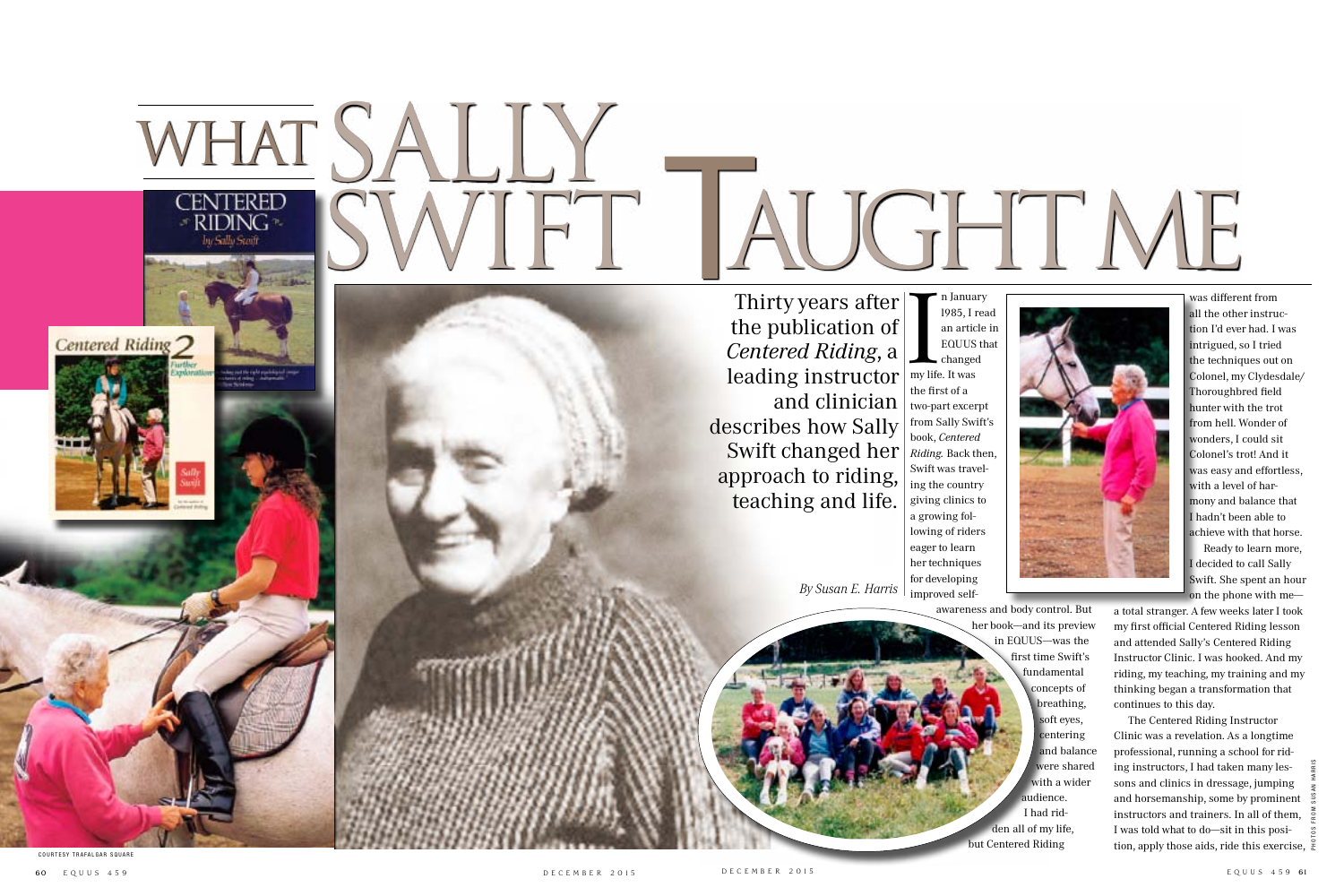Instead of telling Sally to stand up straight, Miss Todd would say, "Walk as if you had a string from your head to the clouds," or other images. Using mental imagery, which is now a common technique in sports psychology, helped Sally use her body automatically and gracefully. Todd also encouraged Sally to ride, not only because she was already a dedicated equestrian, but also because riding helped the two sides of her body to function more equally.

Meanwhile, young Sally had a secret. Deep in her body behind her navel, she envisioned what she called "that ball." When she needed to jump a big jump or stay on a horse that bucked, she had to drop "that ball" down deep in the mud; then she could do anything. But she didn't tell anyone because she thought they would laugh at her. That was not how riding was taught in the l930s!

 $\frac{1}{x}$  keep my back straight, eyes up, heels down and legs on. And, amid all of that, I was told to relax!

Some riders are gifted "naturals"they don't know how they do what they do, but it comes easily to them (and many of them don't understand why the rest of us mortals have such trouble with the skills that come naturally to them). That's where Sally was so different. She taught us how to get the rider's body to achieve those things, how the rider's state of mind affects the body, and how both interact with the horse. It won't make the average rider into Charlotte Dujardin or Beezie Madden, but it can help riders of any level of skill or experience be the best they can be.

> Throughout her youth, Sally took lessons from some famous instructors of the day, including Vladimir Littauer and Col. Guirey of the Boots and Saddles School, and she went on to become a riding instructor. She taught in summer camps and at a prominent girls' school. She mostly rode the forward seat in those days, but later she helped start the New England Dressage Association (NEDA). She also became acquainted with Denise McCluggage, author of *The Centered Skier* (1977), which influenced her thinking about centering applied to riding.



#### **TEACHING** and learning

Another powerful aspect of that first clinic with Sally was her positive attitude in teaching, and the affirming learning environment she

created. I had attended many clinics in which I'd heard not only negative comments from the clinician but a chorus of snarky comments from the spectators; you have to put on your mental armor to ride in such a situation. In Sally's clinic, she modeled a clear and supportive teaching style, so that by the first morning, when someone got something right or showed even a small improvement, the audience broke into spontaneous applause. I wanted more of that!

Who was this remarkable lady and how did she become one of the most influential riding teachers in world? Sally would tell a little of her story at every clinic, and I still do, too, so here it is, as she told it to me and others.



When Sally entered college and eventually the working world, she began to ride less and less. But in the mid-1970s, after retiring from the Holstein-Friesian Association, in Brattleboro, Vermont, she once again became more active in the equestrian world. She began riding more frequently and taught riding to a few friends.

At the same time, she was experiencing trouble with her back, and she

began to work with Peter Payne, who taught the Alexander Technique and the martial arts. In tai chi, she heard about the "dan tien" or "the center" and thought, "That ball--it has a name!" The Alexander Technique led her to understand more about the "use of the self" (a similar concept to that of a horse "using himself" well), and the importance of freedom and balance of the head and neck in order to free the back and allow the body to move lightly and without stress. Although not an Alexander Technique teacher herself, Sally studied with Majorie Barstow, Danny Pevsner and other Alexander Teachers here and in England. Sally was especially interested in music, and she gave a presentation to the Marlboro School of Music in Brattleboro, Vermont; some of the participants became so fascinated with "Centered Singing"

that they signed up for Centered Riding lessons, too.

At this time, Sally was teaching riding and riding herself, though not

> FROMSUSAN HARRIS



Sally Swift developed what came to be called Centered Riding because she had a disability. She had severe scoliosis as a young girl (possibly from an undiagnosed case of polio), and if you saw her walking, you might think, "What a crooked back that woman has." In the l920s, she was in danger of living with a heavy back brace and possibly a wheelchair. Her parents sent her to a pioneering physical therapist and bodyworker, Miss Mabel Todd, who wrote a book called *The Thinking Body.* Miss Todd taught Sally about functional anatomy, and she introduced her to "ideokinesis," which means "the picture you hold in your mind moves your body."

**In her youth, Sally took lessons from some famous instructors of the day, including Vladimir Littauer and Col. Guirey of the Boots and Saddles School. Decades later, after she retired from work, she once again became active in the equestrian world.** 

#### IN THE **BEGINNING**

INSTRUCTION: Through groundwork and arena exercises, Sally Swift showed how body awareness, centering and imagery can improve riding.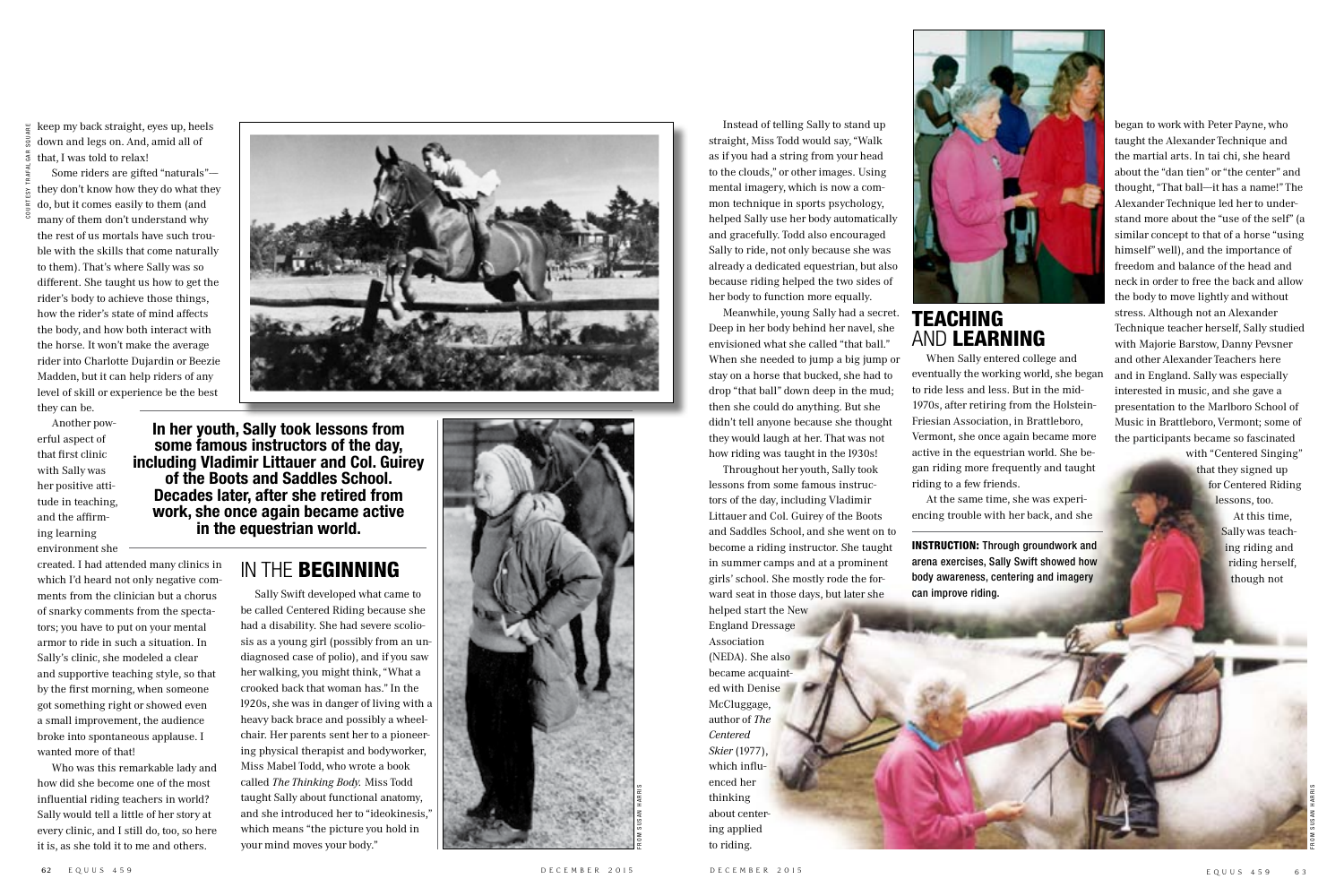

and go into "pure feel."

lead Lendon Gray's horse while she took



#### The master's **APPRENTICE**

competing, and working out how centering, tai chi and the principles of the Alexander Technique applied to teaching better riding. She'd go to clinics taught by Michael Page, Denny Emerson and Walter Christensen and take notes. These instructors knew that Sally did something with riders' bodies; sometimes, when they had a rider who was stiff, crooked, tense and having trouble, they'd ask Sally to work with them, and she'd get the rider into alignment, have them breathe, balance, release tension, and they'd be successful. Denny Emerson said, "Sally, you'd better write this down!" and that became the book *Centered Riding*-still the best-selling book on riding in 17 languages. Sally followed up that book with two DVDs on Centered Riding, and 17 years later, *Centered Riding II: Further* 

*Exploration.*

She said it took her 17 years to write the second book because every time she learned something new, she'd say, "Now I have to rewrite everything!"and Sally was a lifelong learner!

I followed Sally Swift around during the mid-l980s, and in 1989, I was lucky to be chosen as her apprentice and travel with her, taking lessons from her in Brattleboro between clinics. There were also lessons in the Alexander Technique, an extensive reading list and endless discussions of anatomy, centering, bodywork and riding theory---as well as how all of this applied to riding and teaching. We did 16 clinics in five months, driving around New England and traveling to Michigan, Oregon, Washington, California and Colorado.

When you were Sally Swift's apprentice, you carried the bags, helped with

your bones!" She taught riders that if you get the skeleton in alignment, the muscles will follow--- the opposite of "muscling" the rider into position or the horse into obedience. Sally always carried Herman, her 14-inch demonstration skeleton, with her in a little wooden box. Once we were required to open the box by airport security, and all the officers came over to examine the skeleton--we nearly missed our plane!

### A lasting legacy

Sally Swift's work was primarily directed at teaching riders to use their minds and bodies better. In particular, she focused on improving harmony and confidence between horses and riders, and in helping horses move better and use their bodies better through better balance, alignment and centering. She taught riders of all disciplines, including show riders, but she was sometimes distressed at seeing stress and tension in horses and riders in competition.

Sally and I attended a large New England Dressage Association show; one of the highlights was a grand prix freestyle competition. In that class, a bay stallion ridden by Bent Jensen performed a piaffe right in front of us--both horse and rider were so centered, balanced and in harmony in their work that Sally said, "Now I can go home with a happy heart!" Sally also admired the riding of the Spanish Riding School of Vienna, the Cadre Noir at Saumur, Bill Steinkraus and the late Reiner Klimke, among others.

Sally taught a lot about groundwork and bodywork, including how to find the center, align the body, and release excess tension both mentally and physically. This can have a profound and sometimes startling effect, especially if someone has been tight and releases the tension all at once. In one

## THE RIGHT TOUCH

FROMSUSAN HARRIS

a lesson from Sally, who said she'd never seen any rider get so much from a lesson; she only had to say it once and Lendon had it! Another duty of the apprentice was keeping horses from getting too close to Sally and possibly knocking her over; this was not always easy, because in every lesson the horses would move closer and closer to Sally until they were standing with their heads over her and their muzzles near her hair; they knew she was their friend. I also spent a lot of time sitting beside Sally as she taught and taking notes; my way of taking notes is to make sketches with a few notes, so I wound up with a visual record of what I learned from Sally. Many of those sketches became the illustrations for Sally's second book, *Centered Riding II: Further Exploration.* One of Sally's favorite sayings was, "Ride

Sally was not a therapeutic instructor, but she sometimes helped riders with disabilities. Once she worked with a man who had a type of cerebral palsy that caused him to make constant involuntary movements. He studied riding and tai chi, and he was able to participate in many activities despite his constant movement.

Sally watched him ride, and then talked with him about the center, and how his center could become a place of calm; she used the image of leaves floating on still water. She placed her hands over his center and as they both breathed, he became quiet and still, first in his center, then up and down through his body, until he was sitting quietly on the horse with no involuntary movements. He walked the horse off, and rode around the ring, looking like a soft, quiet rider with no disability for those moments. Afterward, he was able to use centering to help control and cope

with his condition.

#### SCHOOLING:

Sally Swift had many apprentices over the years.



lesson, the world's most tense teenager came in with the world's most tense Thoroughbred. Sally did a little bodywork with the riders standing next to their horses, including a release of the head and neck. The girl must have had a huge release, because her eyes rolled up and she fainted-I thought, "My gosh, we killed her!" Sally said to rub her earlobes (an acupressure point for

shock), and the girl sat up, shook her head, got on and had the best ride of her life! This doesn't happen often, but I was glad Sally was there--I might never have dared to do bodywork again!

Sally's work has many applications beyond riding. In 1997, she attended the American Riding Instructor Association National Conference, where she was honored as a Master Instructor. Many of the instructor candidates were nervous: They were scheduled to take a battery of certification tests the next day. Sally offered to work with them early in the morning; she got them breathing, using soft eyes, grounded and centered, and taught them the "bubble" --she had each person visualize being engulfed in a clear, protective bubble, in which they kept only positive things like confidence, calm, being organized and remembering what they had learned. Anything negative would bounce off the surface of the bubble. Then she had them move in a group, walking, running, even skipping---and nobody collided; every movement was smooth and coordinated. All 60 instructors floated out of the room with smiles on their faces, ready to face the testing with confidence.

Sally was a lifelong learner and always remained young in her thinking. She was positive, accepting and down-to-earth. When she walked into a room, everyone was drawn to her. She was humble, despite her fame, and connected easily with people of all ages and interests.

She once told me that in her youth, Capt. Federico Caprilli and his method of teaching jumping was a hot topic-- everyone discussed the forward seat and was for it or against it. Nowadays, she said, few people even know Caprilli's name, but anyone who jumps uses his method. It was not her

**Sally taught riders that if you get the skeleton in alignment, the muscles will follow–the opposite of "muscling" the rider into position or the horse into obedience.**